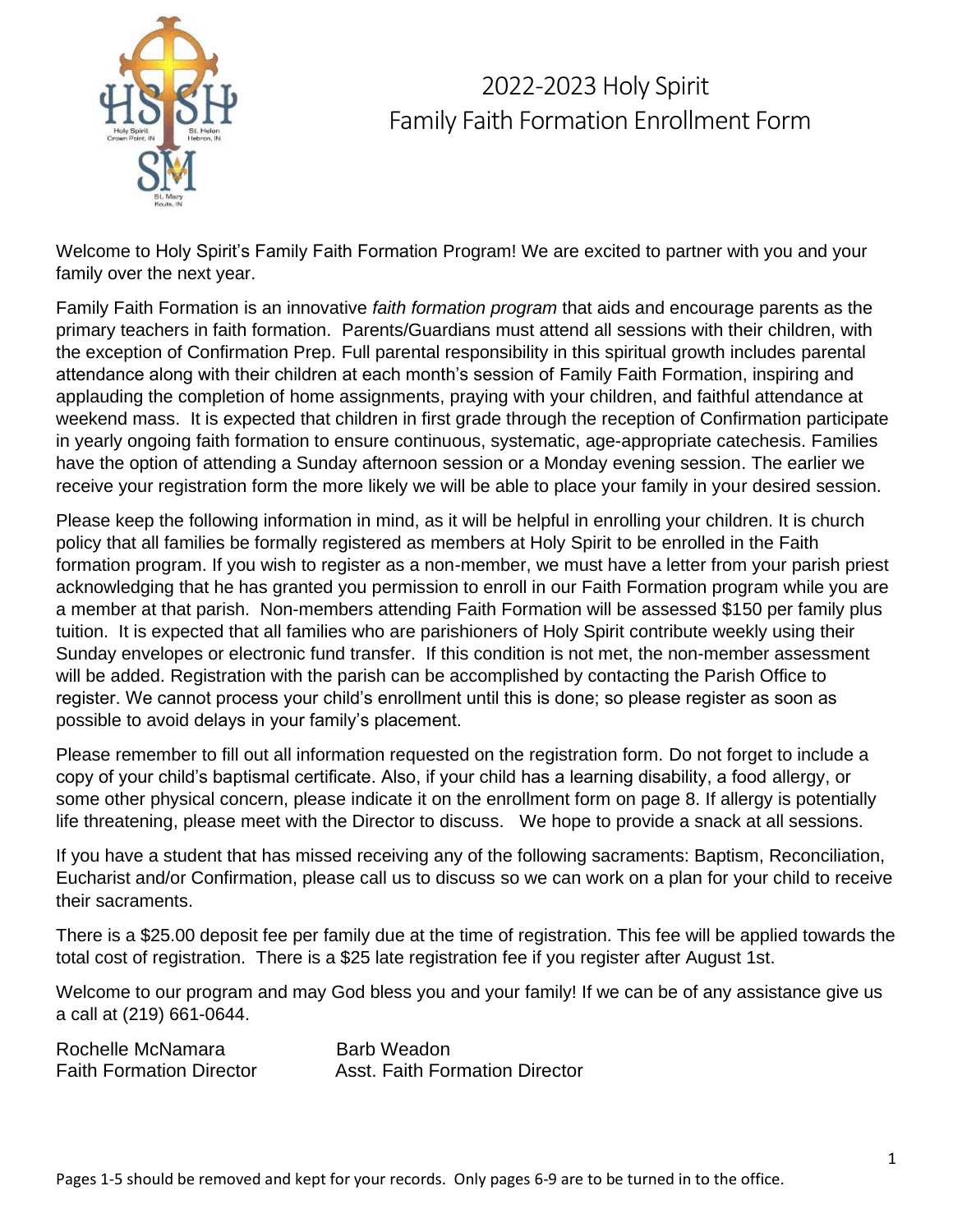#### **FAMILY FAITH FORMATION AND SACRAMENT PREPARATION SESSION TIMES**

The Core Formation Team does its very best to create the annual calendar around the schedules of all area school systems that feed into Holy Spirit Church. We strive to create opportunities for attendance for all families involved. Dates for monthly sessions throughout the upcoming year are typically available by the end of the current year.

- Classes are usually held on the First Sunday (Session One) and the Monday following (Session Two) during each month.
- All students, aged 1st through 6th Grade, (along with their families) are **required to attend** their respective monthly FAMILY FAITH FORMATION Session. Confirmation is a Two-year Preparation Program. Our Confirmation 1st Year, (7th grade) session will meet once a month on the First Sunday of the month during our regularly scheduled Sunday Family Faith Formation session immediately after the 10 am Mass from 11:05 am - 12:35 pm. Our Confirmation 2nd Year, (must be in 8th grade or above) session will be twice a month on Thursdays from 7 pm -9 pm in person. Both Confirmation years will use the *Chosen* confirmation preparation program from Ascension Press. They will use the same text for both years.
- We have eight months of instruction (September through April) during the Formation Year.
- As a family, you are expected to choose one of the two available sessions at registration time and attend that assigned session each month; therefore attending **EIGHT sessions** throughout the year (as opposed to other programs that meet EACH WEEK). It is imperative that you schedule accordingly so that your attendance is possible! Attendance is Mandatory.
- **Sporting events and/or practices DO NOT constitute a legitimate reason to miss your session.**
- If the need to attend the alternate monthly session arises, an attendance adjustment can be made by giving **advance notice** to the Formation Office.
- Part of the student grade consists of an attendance percentage. Failure to attend sessions will elicit a *failing attendance percentage*. A failing attendance percentage will affect the *overall* student grade and may make it necessary to **repeat that grade level and/or delay sacrament celebrations. Due to our limited time together and work assigned, attending the monthly sessions is mandatory.**
- Attendance is Mandatory. If you are unable to attend for any reason, you must call/email the Formation Office.
- Any Home Assignments must be completed and received by the deadline, failure to do so will result in an incomplete/failing status for that grade level.

|           | <b>Holy Spirit Family Faith Formation</b>                                  | 2022-2023                                        |                             |
|-----------|----------------------------------------------------------------------------|--------------------------------------------------|-----------------------------|
|           | Session 1 &<br><b>Confirmation 1st Year</b><br>Sunday's<br>11:05am-12:35pm | <b>Session 2</b><br>Monday's<br>6:00 pm- 7:30 pm |                             |
| September | 11                                                                         | 12                                               | Week changed due to holiday |
| October   | 2                                                                          | 3                                                |                             |
| November  | 6                                                                          | 7                                                |                             |
| December  | 4                                                                          | 5                                                |                             |
| January   | 8                                                                          | 9                                                | Week changed due to holiday |
| February  | 5                                                                          | 6                                                |                             |
| March     | 5                                                                          | 6                                                |                             |
| April/May | End of year Celebration<br>TBA -                                           |                                                  |                             |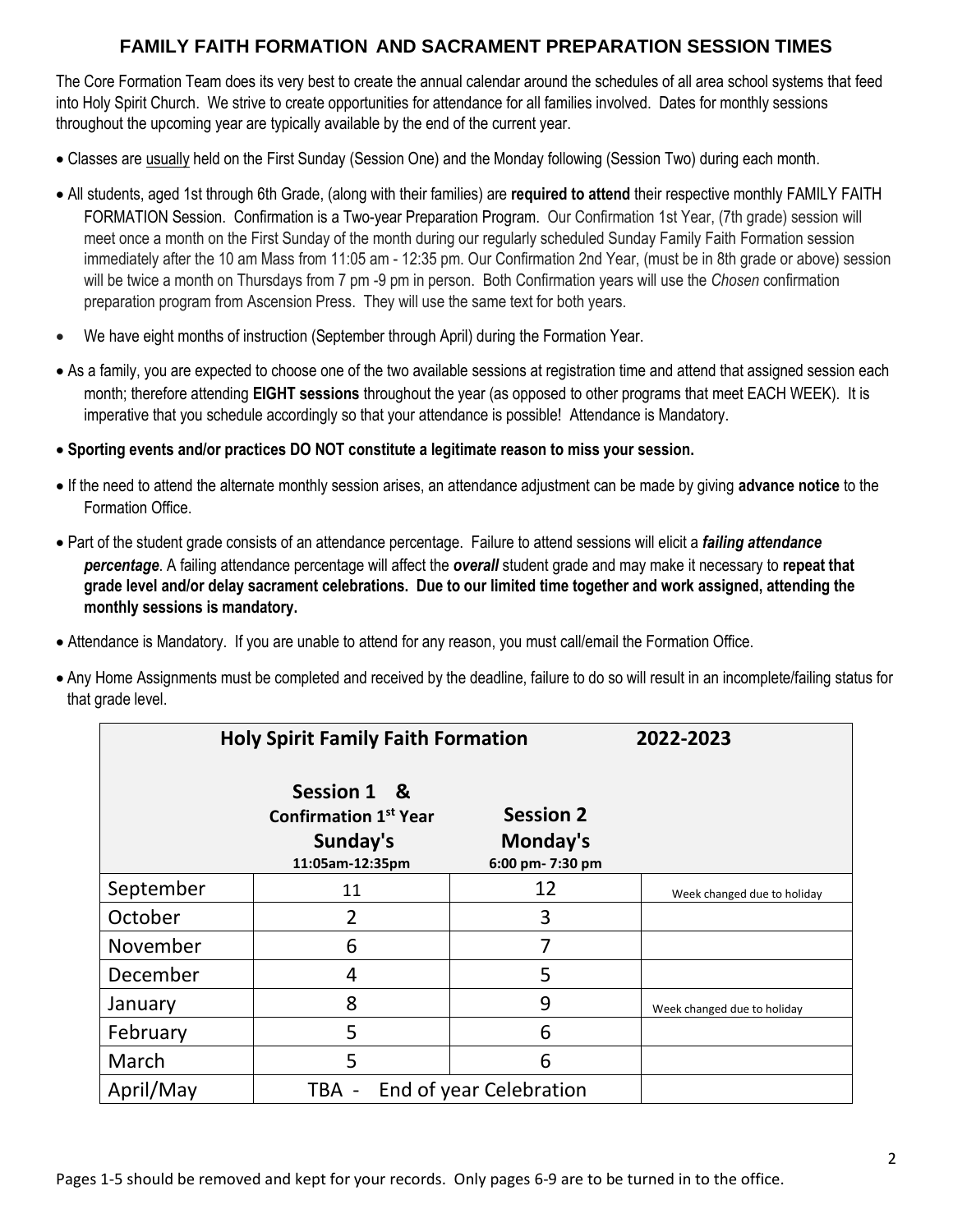**Any student 9th grade and older who is in need of the sacraments of Baptism, First Reconciliation, First Communion and/or Confirmation must attend RCIA please contact Barb Weadon, RCIA Director 661-0644**

### Requirements For All Sacraments

- The child must be baptized; we need a copy of each child's **baptismal certificate** on file. *Please submit with registration* (if not baptized at Holy Spirit.).
- Any child baptized in a Christian tradition other than the Catholic faith, must be formally received into the Church by a profession of faith and an act of reception.
- Student MUST maintain**100% participation** in all sacramental workshops.
- Student should **maintain100% attendance at Family Faith Formation Sessions and regular Mass attendance.**

*An important part of the faith life of every Catholic is attendance at weekend Masses and each Holy Day of Obligation. This practice, an expectation for all practicing Catholics, will help keep your family strong spiritually as you grow in relationship with God and each other.*

- Student MUST complete ALL assignments; both FAMILY FAITH FORMATION and Sacrament.
- Parent/guardian participation in sessions are also an integral part of preparation for each sacrament. **Please prepare to be present at these sessions.**
- All students, 1st through 8th grade, are required to participate in *yearly ongoing faith formation* to assure a continuous, systematic, and age appropriate catechesis.

| <b>First Reconciliation Prep Dates 2022-2023</b><br>must have completed at least one year Faith Formation prior to sacrament |             |             |  |  |
|------------------------------------------------------------------------------------------------------------------------------|-------------|-------------|--|--|
| <b>Month</b>                                                                                                                 | <b>Date</b> | <b>Time</b> |  |  |
| Saturday, September                                                                                                          | 17          | $9-11$ am   |  |  |
| Saturday, October                                                                                                            | 8           | $9-11$ am   |  |  |
| Saturday, November                                                                                                           | 19          | $9-11$ am   |  |  |
|                                                                                                                              |             |             |  |  |
| First Reconciliation Celebration Saturday, December 3 @ 10 am                                                                |             |             |  |  |

| <b>First Eucharist Prep Dates 2022-2023</b><br>must have completed at least two years Faith Formation prior to sacrament |             |             |  |  |
|--------------------------------------------------------------------------------------------------------------------------|-------------|-------------|--|--|
| <b>Month</b>                                                                                                             | <b>Date</b> | <b>Time</b> |  |  |
| Saturday, January                                                                                                        | 21          | $9-11$ am   |  |  |
| Saturday, February                                                                                                       | 11          | $9-11$ am   |  |  |
| Saturday, March                                                                                                          | 11          | $9-11$ am   |  |  |
| Saturday, April                                                                                                          | 29          | $9-11$ am   |  |  |
|                                                                                                                          |             |             |  |  |
| <b>First Eucharist Celebration</b><br>Sunday, May 7 @ 10am Mass                                                          |             |             |  |  |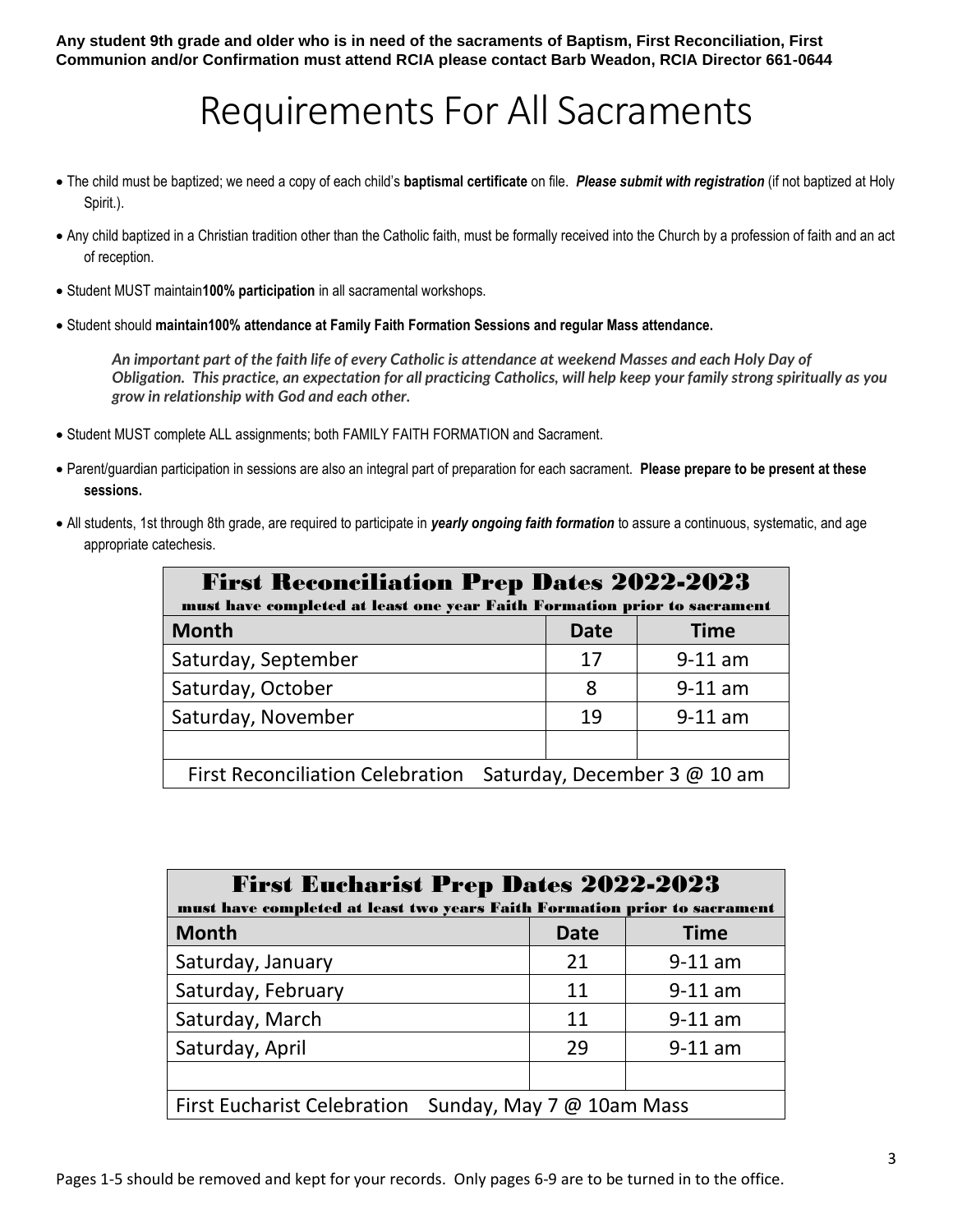## **CONFIRMATION**

Confirmation is now a two-year Faith Formation Program. If your child is eligible to begin preparation for Confirmation, there is only one schedule for 1st year Confirmation Prep (7th grade and up) which is the same as the Sunday Family Faith Formation Schedule and 2nd year Confirmation (8th grade and up) which meets two Thursdays per month.

### Confirmation 1<sup>ST</sup> Year

In addition to the *Requirements for ALL Sacraments* (noted on previous page):

• Student should be in **7th Grade or older** 

• Student should have had **ongoing participation** in Faith Formation after the celebrations of Reconciliation and First Eucharist (4th **through** 6 TH grade**) and regular Mass attendance**.

• Student **MUST** maintain 100% attendance at the monthly **1 st Year Confirmation Sessions** (replaces FAMILY FAITH FORMATION Sessions).

Students attend this in place of Family Faith Formation. Parents/Guardians need not attend as they may be in Family Faith Formation with younger children). This schedule is the same as the Sunday Family Faith Formation Schedule.

| <b>Confirmation 1st Year 2022-2023</b><br>(Must be in 7th grade or above) |      |                   |              |  |  |
|---------------------------------------------------------------------------|------|-------------------|--------------|--|--|
| Month                                                                     | Date | Time              | Lesson#      |  |  |
| September                                                                 | 11   | 11:05 am-12:35 pm | Lesson 1 & 2 |  |  |
| October                                                                   | 2    | 11:05 am-12:35 pm | Lesson 3     |  |  |
| November                                                                  | 6    | 11:05 am-12:35 pm | Lesson 4     |  |  |
| December                                                                  | 4    | 11:05 am-12:35 pm | Lesson 5     |  |  |
| January                                                                   | 8    | 11:05 am-12:35 pm | Lesson 6     |  |  |
| February                                                                  | 5    | 11:05 am-12:35 pm | Lesson 7     |  |  |
| March                                                                     | 5    | 11:05 am-12:35 pm | Lesson 8     |  |  |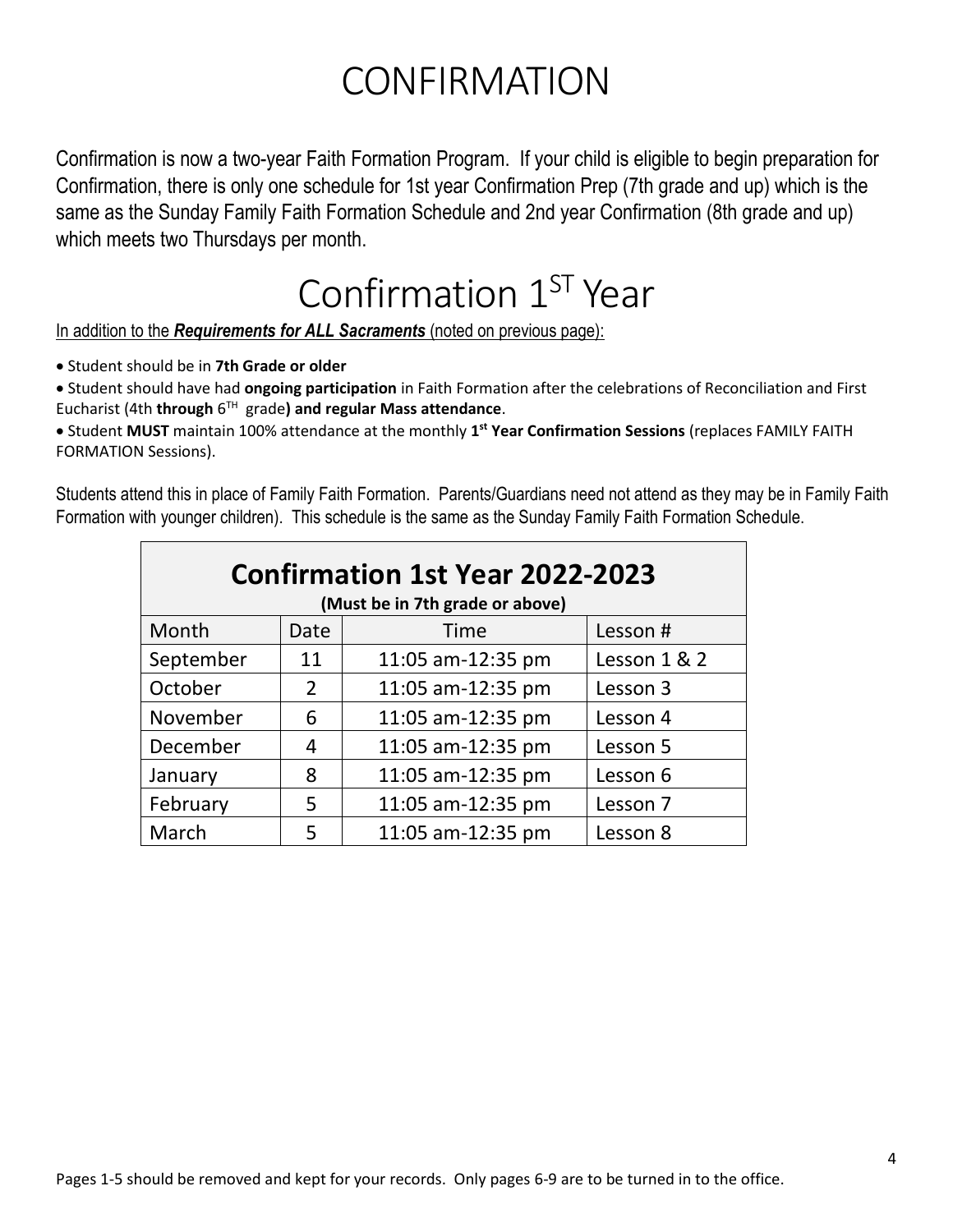# Confirmation 2<sup>nd</sup> Year

#### In addition to the *Requirements for ALL Sacraments* (noted on previous page):

• Student should be in **8th Grade or older** 

• Student should have had **ongoing participation** in Faith Formation after the celebrations of Reconciliation and First Eucharist (4th **through** 7th grade**) and regular Mass attendance**.

• Student **MUST** maintain 100% attendance at the bi-monthly **Confirmation Sessions** (replaces FAMILY FAITH FORMATION Sessions).

• Participation in Confirmation Retreat, Class Service Project, and 6 hours additional service/involvement in parish activities (Youth Ministry, Altar Server, Children's Liturgy aide, parish event service opportunities)

• Student will select a Sponsor who is at least 16 years old; *fully initiated into and an active participant of the Catholic Church.*

#### **Confirmation Prep Dates**

**Requires at least five years previous Faith Formation, Baptism, Reconciliation, and Eucharist**

|                                 |                |             | <b>Confirmation 2nd Year Prep Dates 2022-2023</b>                               |
|---------------------------------|----------------|-------------|---------------------------------------------------------------------------------|
|                                 |                |             | (must be in 8th grade or above)                                                 |
| <b>Month</b>                    | <b>Date</b>    | <b>Time</b> |                                                                                 |
|                                 |                |             | <b>Introduction to Confirmation</b>                                             |
| Thursday, September             | $\overline{2}$ | $7-9pm$     | <b>Requires 1 Parent attendance</b>                                             |
| Thursday, September             | 22             | $7-9$ pm    | Lesson 9                                                                        |
| Thursday, October               | 13             | 7-9 pm      | lesson 11                                                                       |
| Thursday, October               | 17             | $7-9$ pm    | Lesson 12                                                                       |
| Thursday, November              | 10             | 7-9 pm      | Lesson 13 & 14                                                                  |
| Thursday, December              | 8              | 7-9 pm      | Lesson 15 Requires 1 Parent Attendance                                          |
| Thursday, January               | 12             | 7-9 pm      | Lesson 16                                                                       |
| Thursday, January               | 26             | $7-9$ pm    | Lesson 18                                                                       |
| Thursday, February              | 9              | 7-9 pm      | Lesson 20                                                                       |
| Thursday, February              | 23             | 7-9 pm      | Lesson 21                                                                       |
| Thursday, March                 | 9              | 7-9 pm      | Lesson 23                                                                       |
|                                 |                |             |                                                                                 |
| <b>Retreat (required)</b>       | <b>TBA</b>     | <b>TBA</b>  |                                                                                 |
|                                 |                |             |                                                                                 |
| <b>Additional Requirements:</b> |                |             |                                                                                 |
|                                 |                |             | 6 Hours of Service/Involvement at Parish ie. Bake Sale, Fish Fry, Altar Server, |
|                                 |                |             | attending Youth group, helping with Children's Ministry                         |
|                                 |                |             | Attendance or Participation at Stations of the Cross                            |
|                                 |                |             |                                                                                 |
|                                 |                |             | sponsors are welcome to attend but not                                          |
| <b>Confirmation Practice</b>    | TBA            | at 7pm      | required                                                                        |
| <b>Confirmation Date</b>        | <b>TBA</b>     |             |                                                                                 |

*Confirmation Practice and the Date of Confirmation will be determined later.*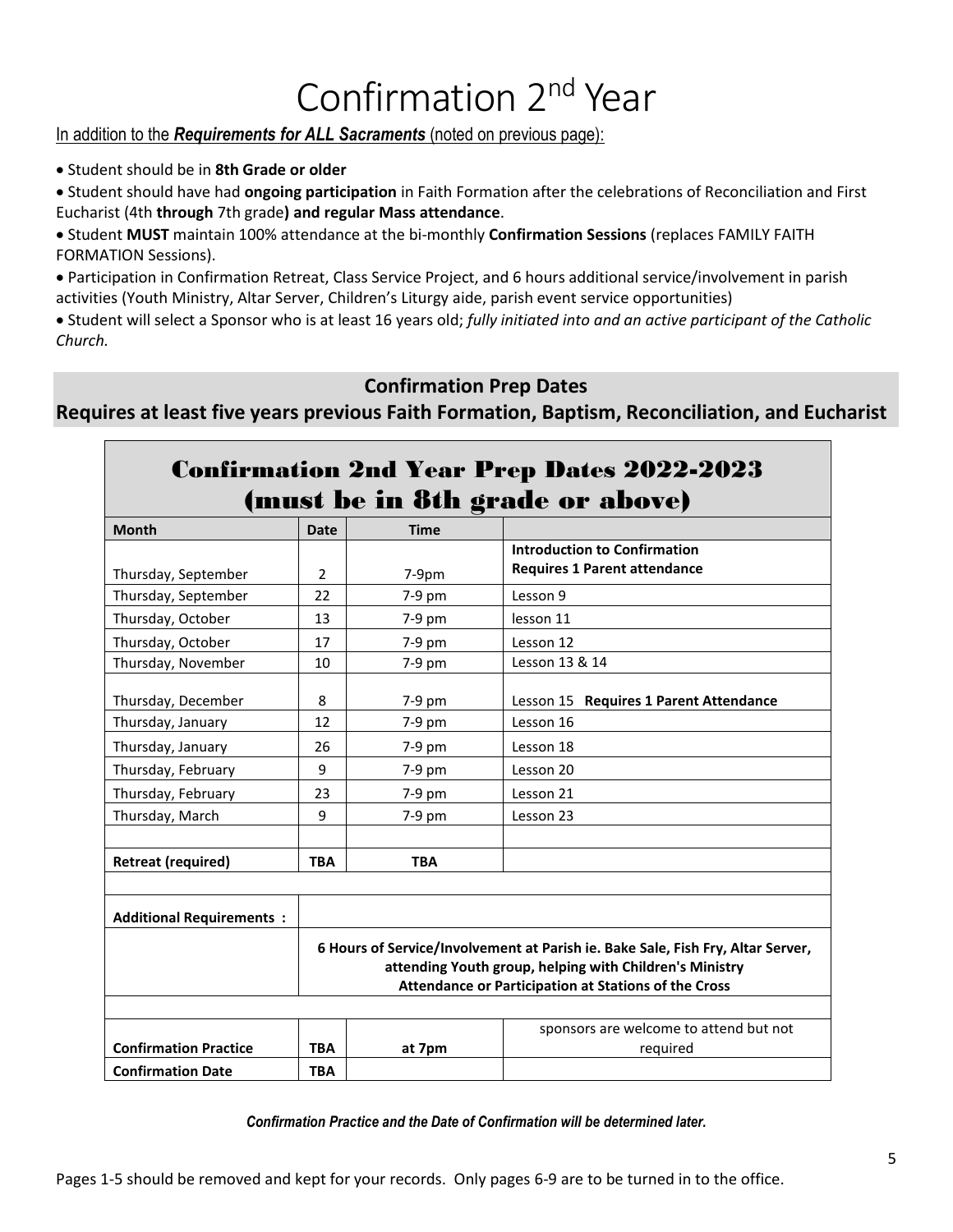#### 2022-2023 Family Faith Formation Holy Spirit Family Faith Formation Enrollment Form

|                        | Are you a new Family in FAMILY FAITH FORMATION? Yes ___ No ___<br>Are you registered with the parish? Yes___ No ___<br>Registrations cannot be processed unless you are formally registered with the parish. |                        |           |                   |  |
|------------------------|--------------------------------------------------------------------------------------------------------------------------------------------------------------------------------------------------------------|------------------------|-----------|-------------------|--|
|                        | (Please write legibly and proof all information).                                                                                                                                                            |                        |           |                   |  |
|                        | Family Last Name _____________________________Home Phone _______________________                                                                                                                             |                        |           |                   |  |
|                        |                                                                                                                                                                                                              |                        |           |                   |  |
|                        |                                                                                                                                                                                                              |                        |           |                   |  |
|                        | Mother's Name___________________________________ Mother's Maiden Name__________________                                                                                                                      |                        |           |                   |  |
|                        | Mother's Work Phone ( ) __________________Mother's Cell Phone ( ) ______________                                                                                                                             |                        |           |                   |  |
|                        |                                                                                                                                                                                                              |                        |           |                   |  |
|                        |                                                                                                                                                                                                              |                        |           |                   |  |
|                        | <b>Family FAMILY FAITH FORMATION Session Preferred (circle one):</b>                                                                                                                                         |                        |           |                   |  |
| Session One (Sunday's) |                                                                                                                                                                                                              | Session Two (Monday's) |           |                   |  |
|                        | _____ Confirmation Only Registration (I have only one child in formation and they are eligible for Confirmation Prep)                                                                                        |                        |           |                   |  |
|                        |                                                                                                                                                                                                              |                        |           |                   |  |
|                        |                                                                                                                                                                                                              |                        |           |                   |  |
|                        | Alternate Adult attending FAMILY FAITH FORMATION______________________ relation to child _________                                                                                                           |                        |           |                   |  |
|                        | <b>STUDENT #1 INFORMATION</b> Nickname (if applicable) ____________ Circle one: Male Female                                                                                                                  |                        |           |                   |  |
|                        |                                                                                                                                                                                                              |                        |           |                   |  |
|                        |                                                                                                                                                                                                              |                        |           |                   |  |
|                        | Month/Day/Year                                                                                                                                                                                               | Church                 | City      | <b>State</b>      |  |
|                        |                                                                                                                                                                                                              |                        |           |                   |  |
|                        | My child has received the following sacraments: Baptism                                                                                                                                                      | Reconciliation         | Eucharist | Confirmation      |  |
|                        | I wish to enroll my child in Sacrament Preparation for:                                                                                                                                                      | Reconciliation         | Eucharist |                   |  |
|                        |                                                                                                                                                                                                              | Confirmation YR1       |           | Confirmation YR 2 |  |

Pages 1-5 should be removed and kept for your records. Only pages 6-9 are to be turned in to the office.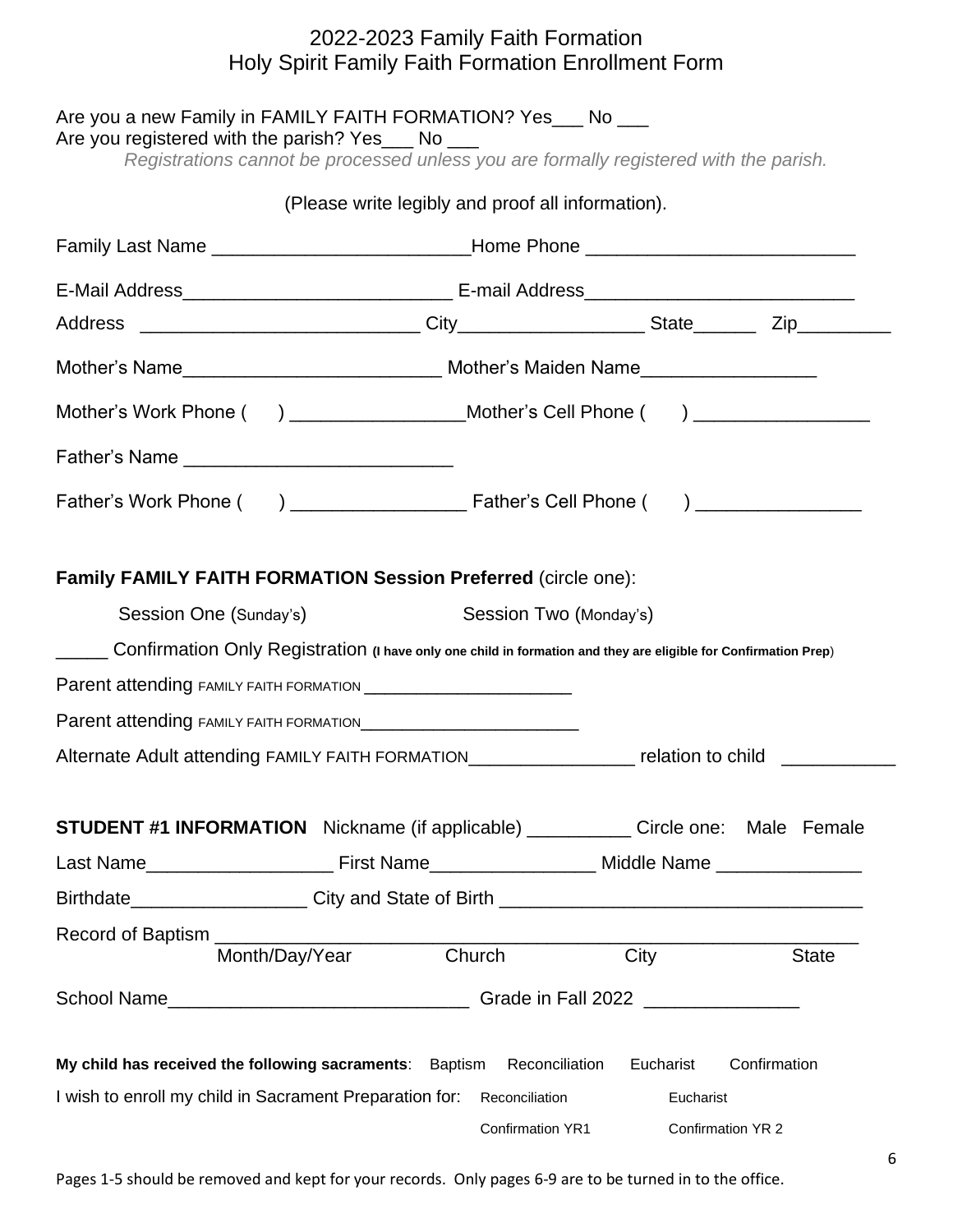|                                                                                               | <b>STUDENT #2 INFORMATION</b> Nickname (if applicable) ____________ Circle one: Male Female |                       |        |                  |           |                   |              |
|-----------------------------------------------------------------------------------------------|---------------------------------------------------------------------------------------------|-----------------------|--------|------------------|-----------|-------------------|--------------|
|                                                                                               |                                                                                             |                       |        |                  |           |                   |              |
|                                                                                               |                                                                                             |                       |        |                  |           |                   |              |
| Record of Baptism __________                                                                  |                                                                                             |                       |        |                  |           |                   |              |
|                                                                                               |                                                                                             | Month/Day/Year Church |        |                  | City      |                   | <b>State</b> |
| School Name___________________________________Grade in Fall 2022________________              |                                                                                             |                       |        |                  |           |                   |              |
| My child has received the following sacraments: Baptism Reconciliation Eucharist Confirmation |                                                                                             |                       |        |                  |           |                   |              |
| I wish to enroll my child in Sacrament Preparation for: Reconciliation                        |                                                                                             |                       |        |                  | Eucharist |                   |              |
|                                                                                               |                                                                                             |                       |        | Confirmation YR1 |           | Confirmation YR 2 |              |
| <b>STUDENT #3 INFORMATION</b> Nickname (if applicable) ____________ Circle one: Male Female   |                                                                                             |                       |        |                  |           |                   |              |
|                                                                                               |                                                                                             |                       |        |                  |           |                   |              |
| Birthdate_____________________City and State of Birth ___________________________             |                                                                                             |                       |        |                  |           |                   |              |
|                                                                                               |                                                                                             |                       |        |                  |           |                   |              |
|                                                                                               | Month/Day/Year                                                                              |                       | Church |                  | City      |                   | <b>State</b> |
| School Name__________________________________Grade in Fall 2022 ________________              |                                                                                             |                       |        |                  |           |                   |              |
| My child has received the following sacraments: Baptism Reconciliation                        |                                                                                             |                       |        |                  | Eucharist | Confirmation      |              |
| I wish to enroll my child in Sacrament Preparation for: Reconciliation                        |                                                                                             |                       |        |                  | Eucharist |                   |              |
|                                                                                               |                                                                                             |                       |        | Confirmation YR1 |           | Confirmation YR 2 |              |
| <b>STUDENT #4 INFORMATION</b> Nickname (if applicable) ____________ Circle one: Male Female   |                                                                                             |                       |        |                  |           |                   |              |
|                                                                                               |                                                                                             |                       |        |                  |           |                   |              |
|                                                                                               |                                                                                             |                       |        |                  |           |                   |              |
|                                                                                               |                                                                                             |                       |        |                  |           |                   |              |
|                                                                                               | Month/Day/Year                                                                              |                       | Church |                  | City      |                   | <b>State</b> |
| School Name___________________________________Grade in Fall 2022 _______________              |                                                                                             |                       |        |                  |           |                   |              |
| My child has received the following sacraments: Baptism Reconciliation                        |                                                                                             |                       |        |                  | Eucharist | Confirmation      |              |
| I wish to enroll my child in Sacrament Preparation for: Reconciliation                        |                                                                                             |                       |        |                  | Eucharist |                   |              |
|                                                                                               |                                                                                             |                       |        | Confirmation YR1 |           | Confirmation YR 2 |              |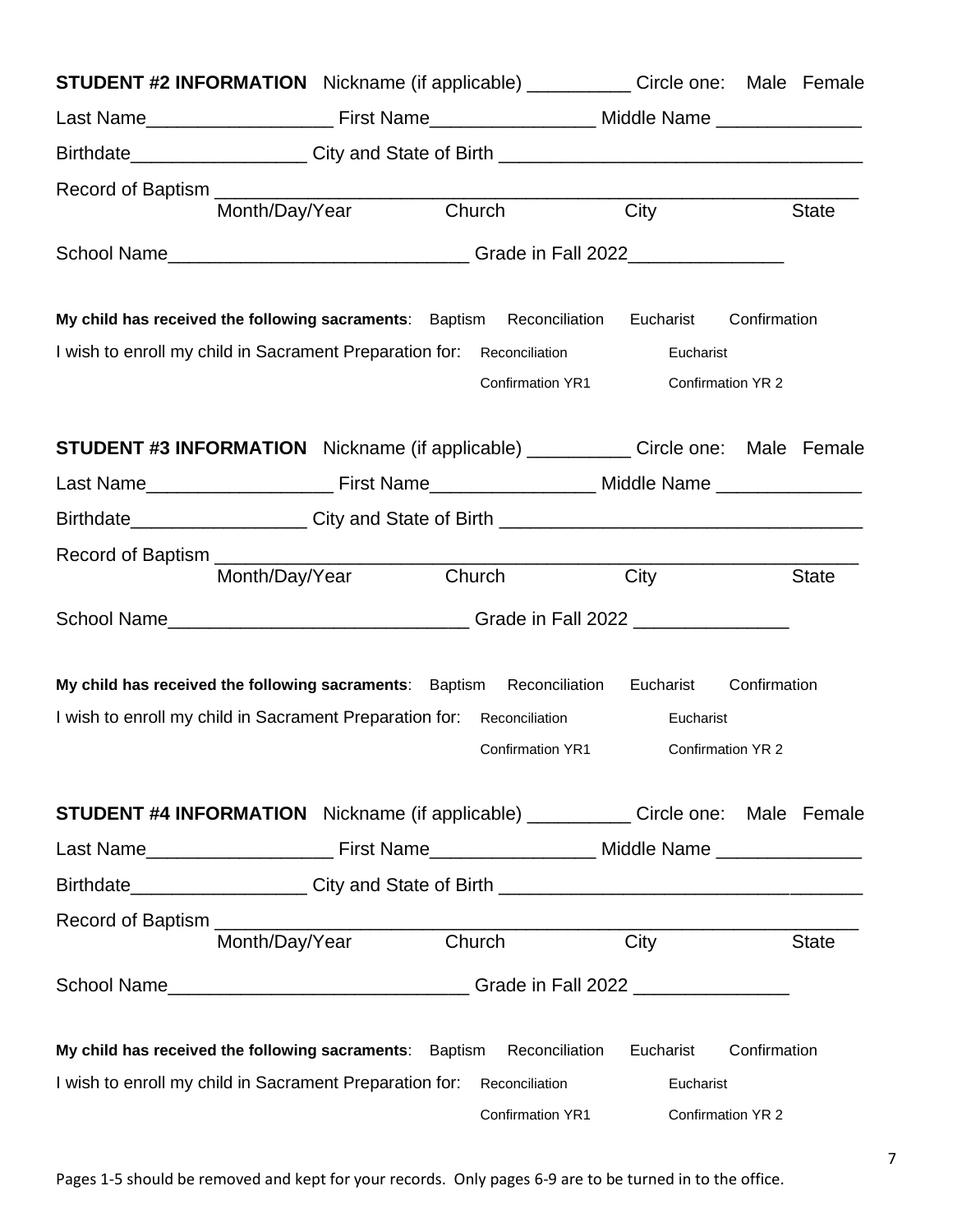| <b>STUDENT #5 INFORMATION</b> Nickname (if applicable) ____________ Circle one: Male Female                                                                                                                                             |                       |                     |                   |              |
|-----------------------------------------------------------------------------------------------------------------------------------------------------------------------------------------------------------------------------------------|-----------------------|---------------------|-------------------|--------------|
|                                                                                                                                                                                                                                         |                       |                     |                   |              |
|                                                                                                                                                                                                                                         |                       |                     |                   |              |
|                                                                                                                                                                                                                                         |                       |                     |                   |              |
|                                                                                                                                                                                                                                         | Month/Day/Year Church |                     | City              | <b>State</b> |
| School Name___________________________________Grade in Fall 2022 _______________                                                                                                                                                        |                       |                     |                   |              |
| My child has received the following sacraments: Baptism Reconciliation Eucharist                                                                                                                                                        |                       |                     |                   | Confirmation |
| I wish to enroll my child in Sacrament Preparation for: Reconciliation                                                                                                                                                                  |                       |                     | Eucharist         |              |
|                                                                                                                                                                                                                                         |                       | Confirmation YR1    | Confirmation YR 2 |              |
| <b>STUDENT #6 INFORMATION</b> Nickname (if applicable) ____________ Circle one: Male Female                                                                                                                                             |                       |                     |                   |              |
|                                                                                                                                                                                                                                         |                       |                     |                   |              |
| Birthdate___________________City and State of Birth ____________________________                                                                                                                                                        |                       |                     |                   |              |
| Record of Baptism                                                                                                                                                                                                                       |                       |                     |                   |              |
|                                                                                                                                                                                                                                         | Month/Day/Year Church |                     | City              | <b>State</b> |
| School Name___________________________________Grade in Fall 2022 _______________                                                                                                                                                        |                       |                     |                   |              |
| My child has received the following sacraments: Baptism Reconciliation Eucharist Confirmation                                                                                                                                           |                       |                     |                   |              |
| I wish to enroll my child in Sacrament Preparation for: Reconciliation                                                                                                                                                                  |                       |                     | Eucharist         |              |
|                                                                                                                                                                                                                                         |                       | Confirmation YR1    | Confirmation YR 2 |              |
|                                                                                                                                                                                                                                         |                       | <b>TUITION FEES</b> |                   |              |
| A \$25.00 deposit fee is due at the time of registration; this fee will be applied toward your total tuition                                                                                                                            |                       |                     |                   |              |
| Make checks payable to: Holy Spirit Catholic Church and write FAITH FORMATION in the memo<br>section                                                                                                                                    |                       |                     |                   |              |
| \$150 Family Fee or Confirmation Only (no other children to enroll in family faith formation)                                                                                                                                           |                       |                     |                   |              |
| + \$150 additional fee for Non-members                                                                                                                                                                                                  |                       |                     |                   |              |
| <b>+</b> ______________\$25 Sacramental Fees per student for Reconciliation and Eucharist                                                                                                                                               |                       |                     |                   |              |
| \$50 Confirmation 2 <sup>nd</sup> Year Sacramental Fee in addition to Family attending FAMILY FAITH FORMATION<br>(does not apply for Confirmation only)                                                                                 |                       |                     |                   |              |
| +______________\$25 Late Fee if registering after August 1 <sup>st</sup> .                                                                                                                                                              |                       |                     |                   |              |
| $=$ Total Family Fee                                                                                                                                                                                                                    |                       |                     |                   |              |
| Enclosed is payment: Paid by Check # _______Date __________Amount \$________Cash Amount \$___________<br>We are unable to pay in full at this time but have included \$25 deposit and will complete payments by March 1 <sup>st</sup> . |                       |                     |                   |              |
| If your family needs are such that you are unable to pay the regular tuition amount, please consult the Director of the<br>program.                                                                                                     |                       |                     |                   |              |

Pages 1-5 should be removed and kept for your records. Only pages 6-9 are to be turned in to the office.